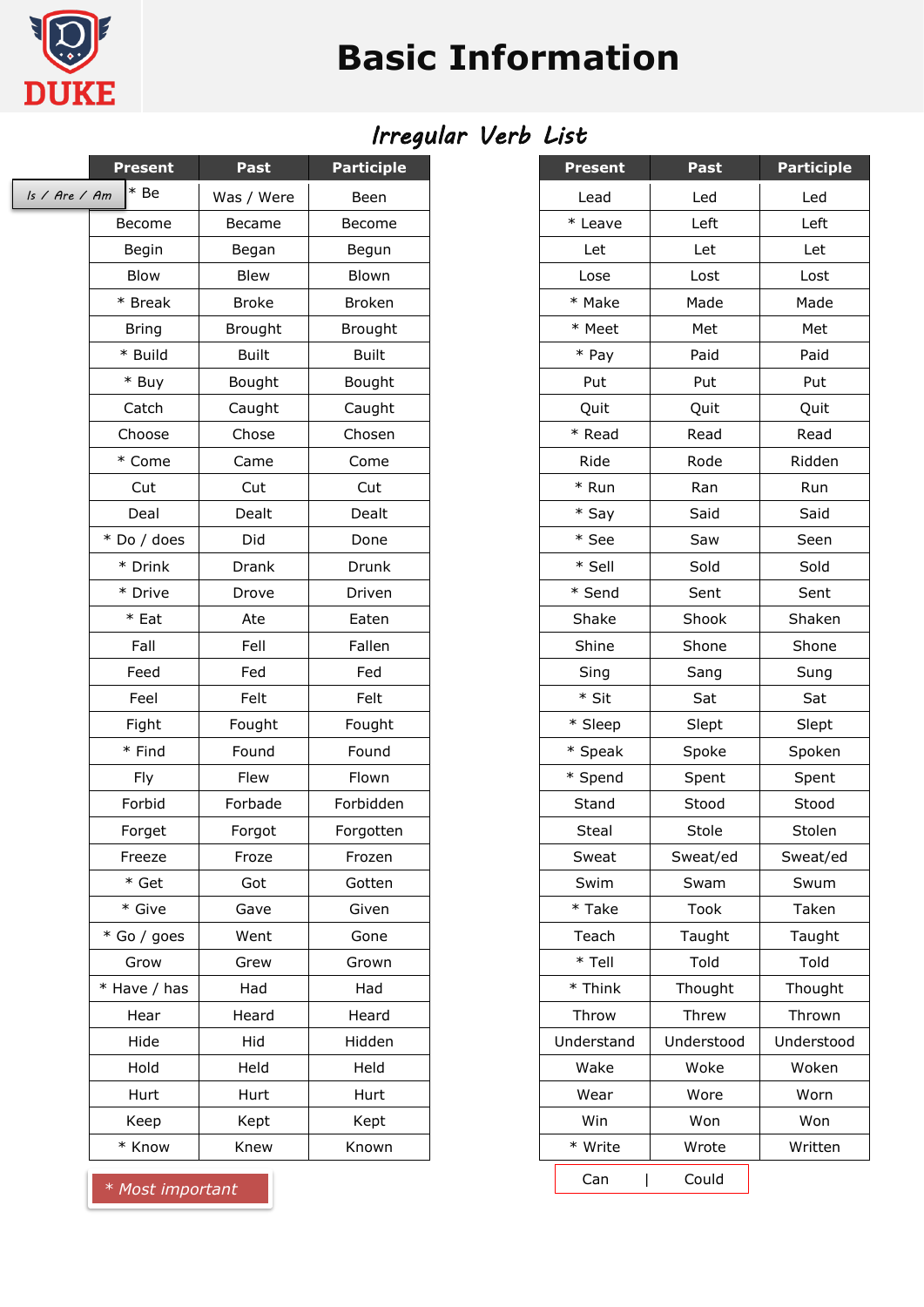### **Verb Tenses**

| <b>SIMPLE PRESENT</b>             | <b>PRESENT CONTINUOUS</b>      | <b>SIMPLE FUTURE</b>               |
|-----------------------------------|--------------------------------|------------------------------------|
| I play every day.                 | I am playing now.              | I will play tomorrow.              |
| <b>SIMPLE PAST</b>                | <b>Past Continuous</b>         | <b>Future Continuous</b>           |
| I played yesterday.               | I was playing yesterday.       | I will be playing tomorrow.        |
| <b>PRESENT PERFECT</b>            | <b>Past Perfect</b>            | <b>Future Perfect</b>              |
| I have played football.           | I had played football.         | I will have played football.       |
| <b>Present Perfect Continuous</b> | <b>Past Perfect Continuous</b> | <b>Future Perfect Continuous</b>   |
| I have been playing football.     | I had been playing football.   | I will have been playing football. |

Write the main characteristics of the verb tenses below:

- *1) I play*
- *2) I am playing*
- *3) I will play*
- *4) I played*
- *5) I have played*

#### **1) SIMPLE PRESENT**

- *I play every day.*
- *He plays every day.*
- **Frequent; habitual**
- **I, They, we, you**  $\rightarrow$  **NO**  $\frac{H-S}{I}$  (e.g. I play; THEY drive)
- **He, she, it**  $\rightarrow$  verb + "S" (e.g. HE plays; SHE drives)
	- o **do – does | go – goes | have – has**

#### *2)* **PRESENT CONTINUOUS (PRESENT PROGRESSIVE)**

- *I am playing football now.*
- *He is playing football now*
- **Action; right now**
- $\bullet$  Verb to be + verb ing
- He is playing; They are driving; I am breaking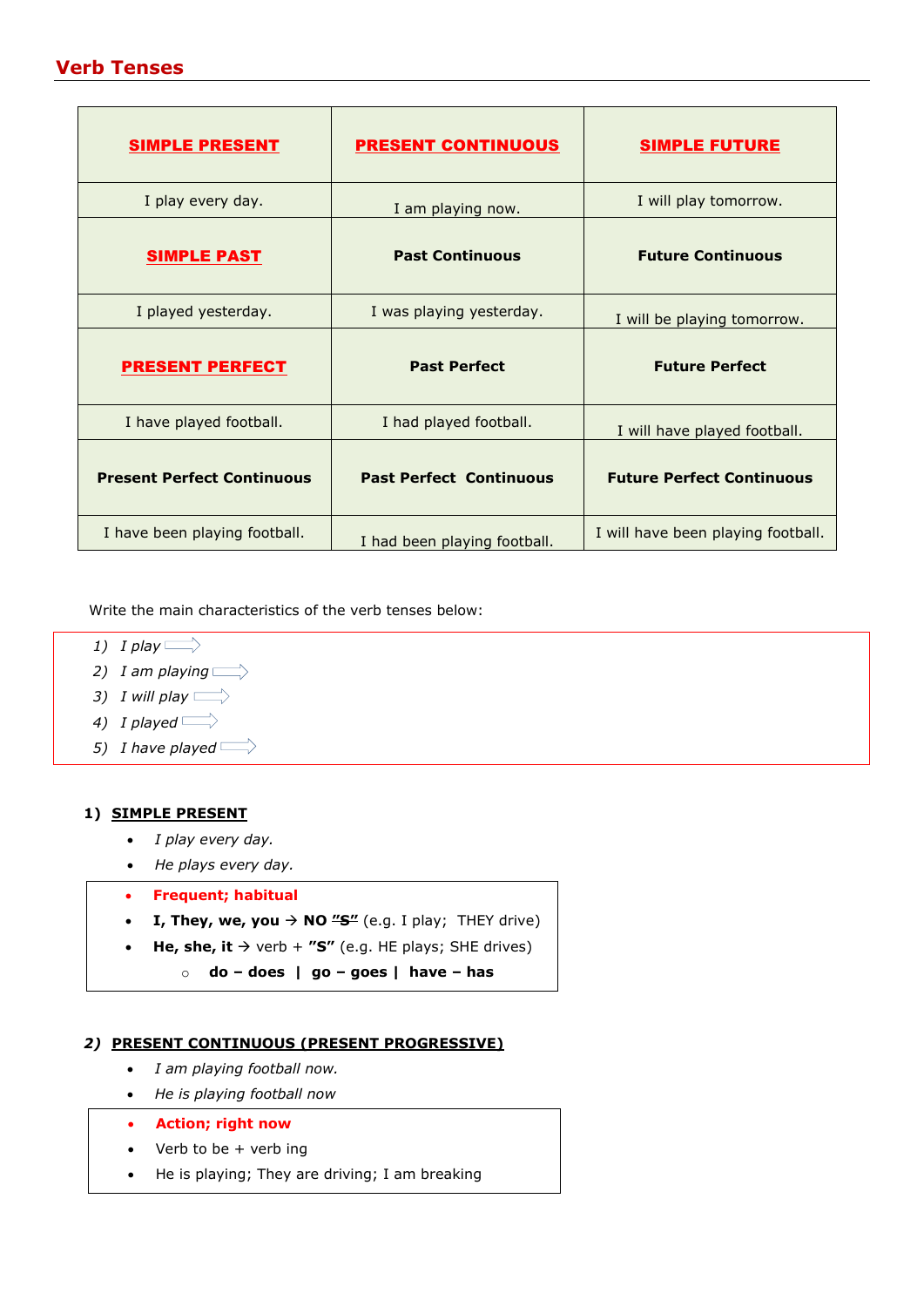#### **3) SIMPLE FUTURE**

- *I will help you study English.*
- *They are going to help you study English.*
- **Will** (WRITING, distant future, not planned)
	- o I will play / eat / drive / drink
- **Going to** (SPEAKING, near future, already planned)
	- $\circ$  I am going to play / eat / drive / drink

#### *4)* **SIMPLE PAST**

- *I played football yesterday.*
- *They played football yesterday.*
- Regular past ("ed")
- Second column (irregular verb list)

#### *Participle*

- 3rd Column.
- Terminação "do" (quebrado; dançado; nadado; feito)
- Used with Present Perfect (have  $\overline{I}$  has + participle)
- Can also be an adjective same as in Portuguese

### **Auxiliaries (question and negative)**

#### **DO | DOES** – **DID | DONE**

- o *They play football.*
- o *Do they play football?*
- o *They don't play football!* ▪ *Don't = do not*
- o *They work frequently.*
- o *Do they work frequently?*
- o *They don't work frequently!*
- o *He plays football.*
- o *Does he play football?*
- o *He doesn't play football!*
- o *He played football.*
- o *Did he play football?*
- o *He didn't play football!*

WHAT DO *(auxiliary)* YOU DO *(verb)*?

What do you play / see / eat?

#### **"WH" questions**

- Why por que?  $#$  Because porque!
	- Why are you here? Why do you study English?
- When quando
	- When is the class? When do you play football?
- What o quê; qual
	- What are you doing? / What do you study?

#### **BE | IS | ARE | AM** – **WAS | WERE** – **BEEN**

- o *They are playing football.*
- o *Are they playing football?*
- o *They aren't playing football.* ▪ *Aren't = are + not*
- o *They are tall.*
- o *Are they tall?*
- o *They aren't tall.*
- o *He is playing.*
- o *Is he playing?*
- o *He isn't playing!*
- o *He was playing football*
- o *Was he playing football?*
- o *He wasn't playing football*

Who are (auxiliary) you?

What are you playing / drinking / eating

- Who quem
	- Who are you? / Who is he?
- Where onde
	- Where are you / Where is he?
- How como; quão; quanto
	- How are you? / How is she?
- Which qual
	- Which is your pencil? Which is your car?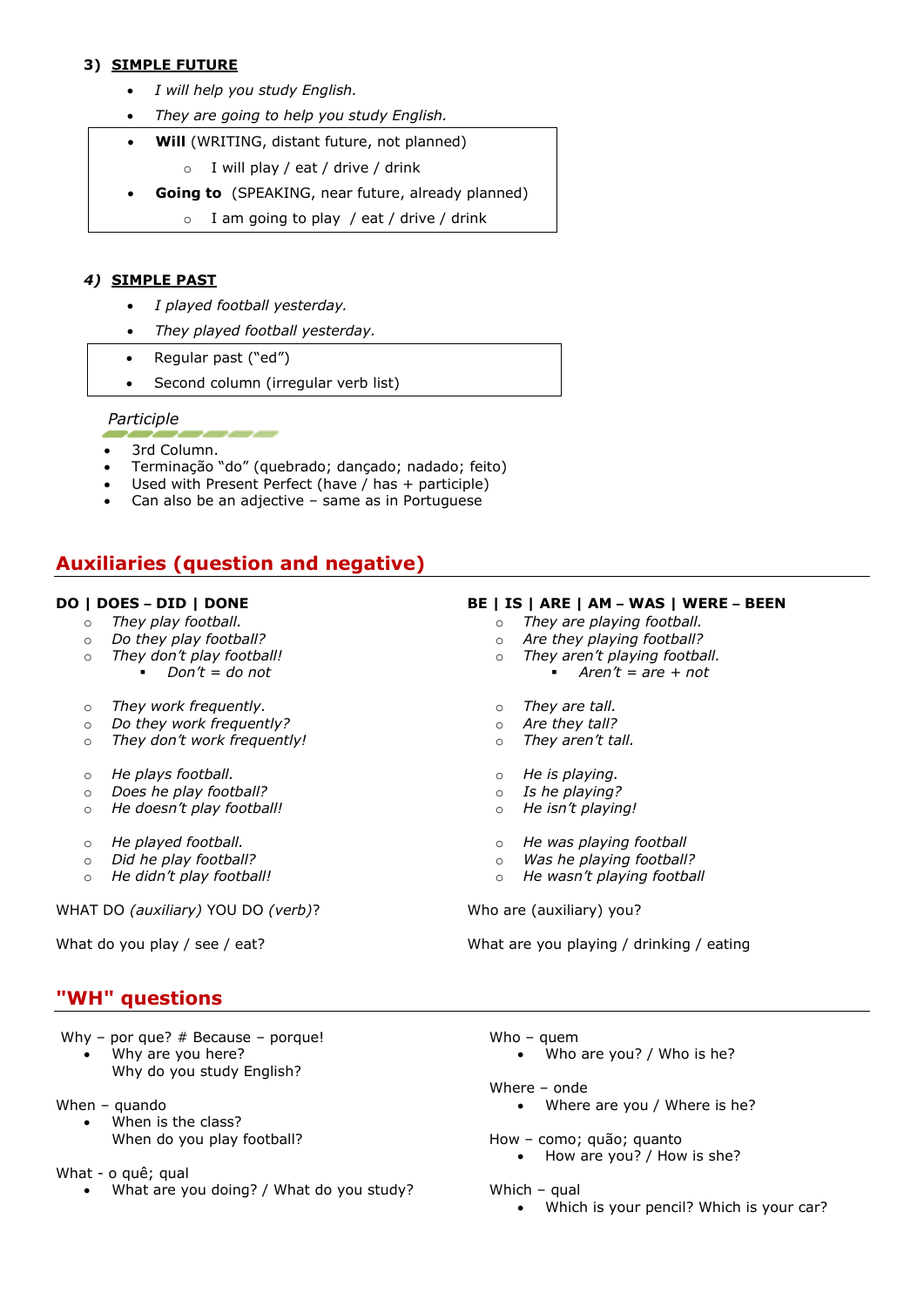#### **PRESENT PERFECT**

- *I have played football.*
- *He has played football.*



#### **SIMPLE PAST**

- *I played football yesterday.*
- *They played football yesterday.*
- **1. NO connection with the past and the present. (Happens in the past and doesn't affect the present)**
- **2. Definite time, specific situation.**
	- Regular past ("ed").
	- Signal words  $\rightarrow$  2 years, ago, yesterday, last night, 7am
	- Second column (irregular verb list).

#### **1. Choose the correct answer.**

- a) Our visitors\_\_\_\_\_\_\_\_\_\_\_\_\_\_\_\_\_\_\_\_\_\_\_\_\_\_\_\_\_\_\_\_\_\_ (arrived / have arrived). They're sitting in the garden waiting for you.
- b) His sister\_\_\_\_\_\_\_\_\_\_\_\_\_\_\_\_\_\_\_\_\_\_ (ran / has run) away from home in 2001, but she came back two days later.
- c) I \_\_\_\_\_\_\_\_\_\_\_\_\_\_\_\_\_\_\_\_\_\_\_\_\_\_\_\_\_\_\_\_ (lost / have lost) my bank card. I can't find it anywhere, I need to call the bank.

#### **2) No definite time / place / or any kind of specification.**

- a) Have you been to Paris? (Present Perfect) Yes,  $I_{\perp}$  . When did you go to Paris? (Simple Past) I went last month on the 7<sup>th</sup>.
- b) Have you eaten Japanese food? (Verb Tense?) Yes, I \_\_\_\_\_\_\_\_\_\_\_\_\_.

Where did you eat Japanese food? (Verb Tense?) In a restaurant next to your house.



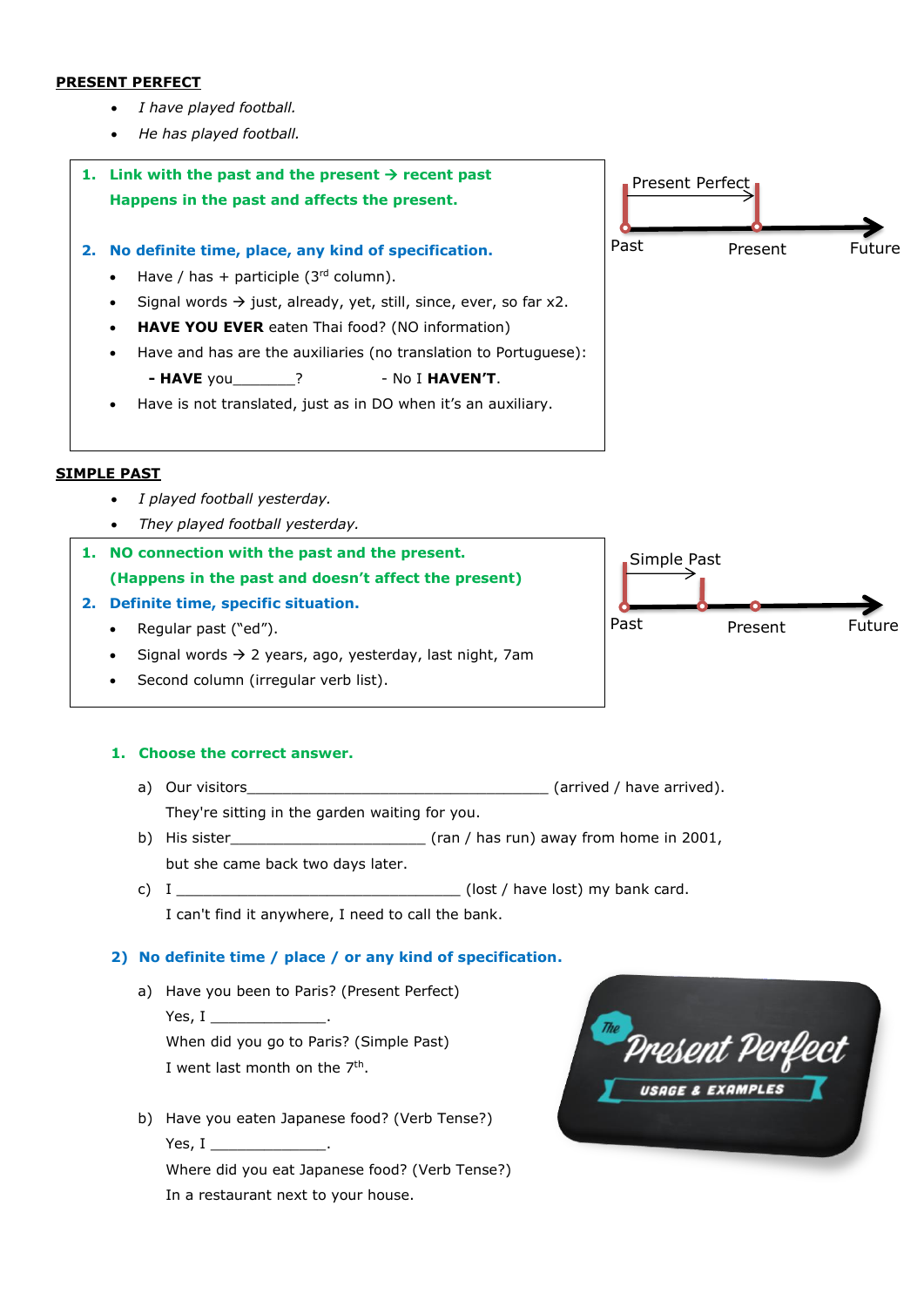#### **EXTRA MATERIAL**

Download app

- 1. Linguee
- 2. English Central <http://pt.englishcentral.com/videos>
- 3. TED Talks
- 4. Duolingo (basic)

# **VERBOS IRREGULARES: PARTICÍPIO COM SUFIXO 'EN'**

| <b>PRESENT</b> | <b>PAST</b>    | <b>PARTICIPLE</b> |
|----------------|----------------|-------------------|
| <b>BE</b>      | WAS / WERE     | <b>BEEN</b>       |
| <b>BREAK</b>   | <b>BROKE</b>   | <b>BROKEN</b>     |
| <b>CHOOSE</b>  | <b>CHOSE</b>   | <b>CHOSEN</b>     |
| * DRIVE        | <b>DROVE</b>   | <b>DRIVEN</b>     |
| EAT            | <b>ATE</b>     | <b>EATEN</b>      |
| <b>FALL</b>    | <b>FELL</b>    | <b>FALLEN</b>     |
| <b>FORBID</b>  | <b>FORBADE</b> | <b>FORBIDDEN</b>  |
| <b>FORGET</b>  | <b>FORGOT</b>  | <b>FORGOTTEN</b>  |
| <b>FREEZE</b>  | <b>FROZE</b>   | <b>FROZEN</b>     |
| <b>GET</b>     | <b>GOT</b>     | <b>GOTTEN</b>     |
| * HIDE         | <b>HID</b>     | <u>HIDDEN</u>     |
| * RIDE         | <b>RODE</b>    | <b>RIDDEN</b>     |
| <b>SEE</b>     | <b>SAW</b>     | <b>SEEN</b>       |
| <b>SHAKE</b>   | <b>SHOOKE</b>  | <b>SHAKEN</b>     |
| <b>SPEAK</b>   | <b>SPOKE</b>   | <b>SPOKEN</b>     |
| <b>STEAL</b>   | <b>STOLE</b>   | <b>STOLEN</b>     |
| <b>TAKE</b>    | <b>TOOK</b>    | <b>TAKEN</b>      |
| <b>WAKE</b>    | <b>WOKE</b>    | <b>WOKEN</b>      |
| * WRITE        | <b>WROTE</b>   | <b>WRITTEN</b>    |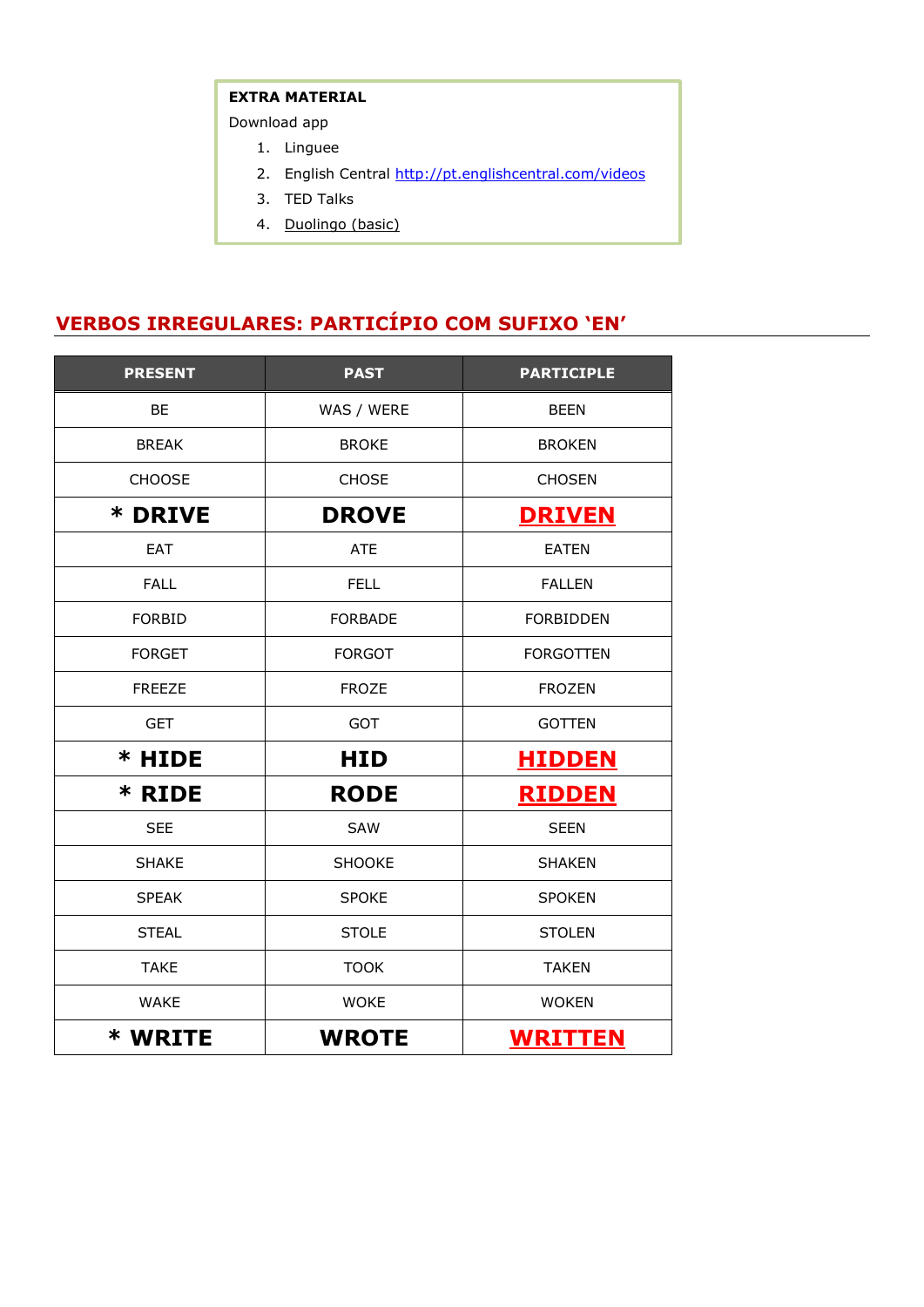# **VERBOS IRREGULARES: PARTICÍPIO COM SUFIXO 'UGHT'**

| <b>PRESENT</b> | <b>PAST</b>    | <b>PARTICIPLE</b> |
|----------------|----------------|-------------------|
| <b>BRING</b>   | <b>BROUGHT</b> | <b>BROUGHT</b>    |
| <b>BUY</b>     | <b>BOUGHT</b>  | <b>BOUGHT</b>     |
| <b>CATCH</b>   | <b>CAUGHT</b>  | <b>CAUGHT</b>     |
| <b>FIGHT</b>   | <b>FOUGHT</b>  | <b>FOUGHT</b>     |
| <b>TEACH</b>   | <b>TAUGHT</b>  | <b>TAUGHT</b>     |
| <b>THINK</b>   | <b>THOUGHT</b> | <b>THOUGHT</b>    |

### **VERBOS IRREGULARES: PARTICÍPIO COM SUFIXO 'UN' E 'UM'**

| <b>PRESENT</b> | <b>PAST</b>                  | <b>PARTICIPLE</b> |
|----------------|------------------------------|-------------------|
| <b>BEGIN</b>   | <b>BEGAN</b>                 | <b>BEGUN</b>      |
| <b>DRINK</b>   | <b>DRANK</b><br><b>DRUNK</b> |                   |
| <b>RUN</b>     | <b>RAN</b>                   | <b>RUN</b>        |
| <b>SING</b>    | <b>SANG</b>                  | <b>SUNG</b>       |
| <b>SWIM</b>    | <b>SWAM</b>                  | <b>SWUM</b>       |

## **VERBOS IRREGULARES: PARTICÍPIO COM SUFIXO 'OWN'**

| <b>PRESENT</b> | <b>PAST</b>  | <b>PARTICIPLE</b> |
|----------------|--------------|-------------------|
| <b>BLOW</b>    | <b>BLEW</b>  | <b>BLOWN</b>      |
| <b>FLY</b>     | <b>FLEW</b>  | <b>FLOWN</b>      |
| <b>GROW</b>    | <b>GREW</b>  | <b>GROWN</b>      |
| <b>KNOW</b>    | <b>KNEW</b>  | <b>KNOWN</b>      |
| <b>THROW</b>   | <b>THREW</b> | <b>THROWN</b>     |

### **VERBOS IRREGULARES: PARTICÍPIO COM SUFIXO 'P – T"**

| <b>PRESENT</b> | <b>PAST</b> | <b>PARTICIPLE</b> |
|----------------|-------------|-------------------|
| <b>KFFP</b>    | <b>KFPT</b> | <b>KFPT</b>       |
| <b>SLEEP</b>   | SI FPT      | SI FPT            |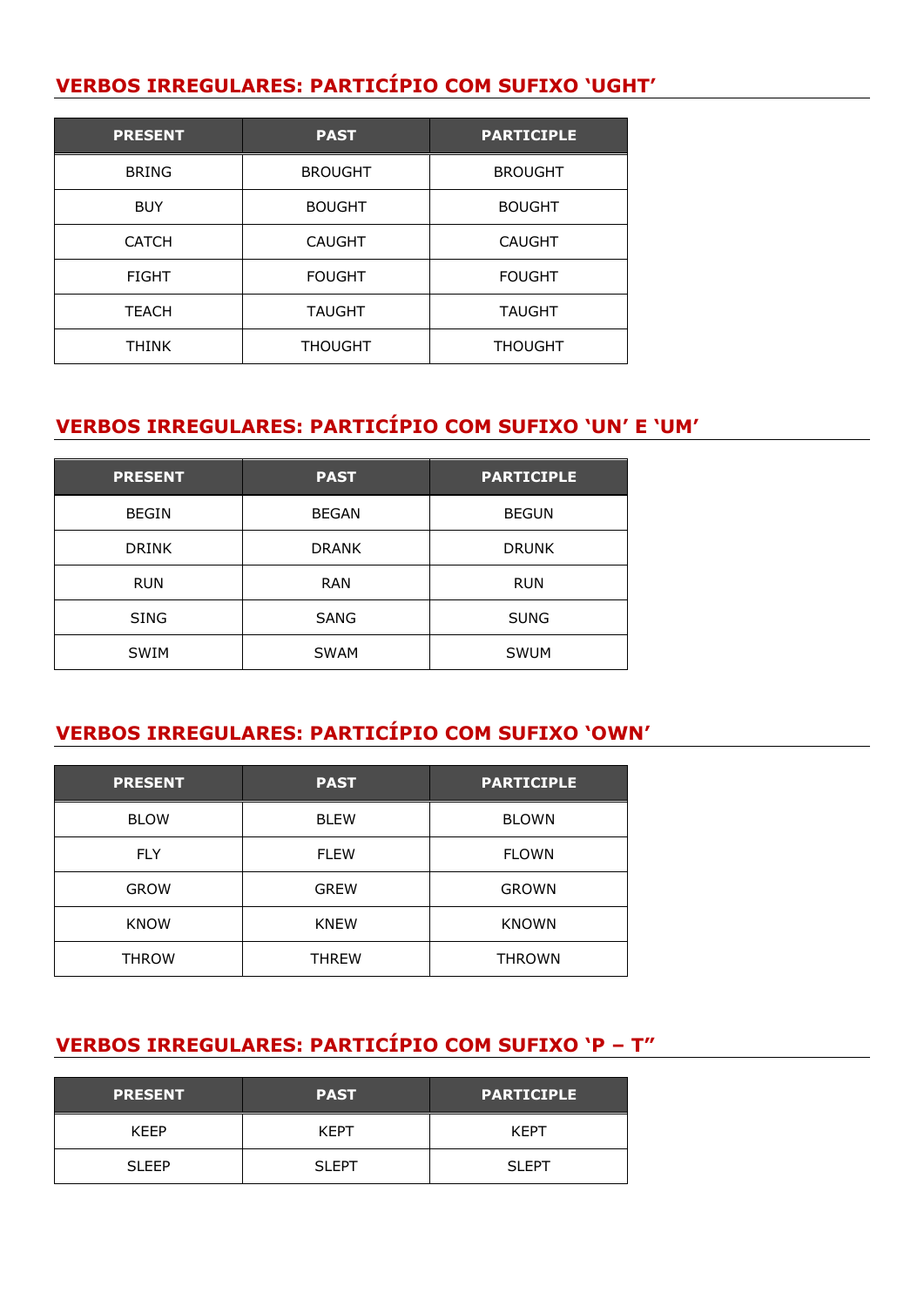# **VERBOS IRREGULARES: PARTICÍPIO COM SUFIXO "D – T"**

| <b>PRESENT</b> | <b>PAST</b>  | <b>PARTICIPLE</b> |
|----------------|--------------|-------------------|
| <b>BUILD</b>   | <b>BUILT</b> | <b>BUILT</b>      |
| <b>SEND</b>    | <b>SENT</b>  | <b>SENT</b>       |
| <b>SPEND</b>   | <b>SPENT</b> | <b>SPENT</b>      |

# **VERBOS IRREGULARES: MESMA GRAFIA NO PASSADO E PARTICÍPIO**

| <b>PRESENT</b> | <b>PAST</b>   | <b>PARTICIPLE</b> |
|----------------|---------------|-------------------|
| <b>COST</b>    | <b>COST</b>   | COST              |
| <b>CUT</b>     | <b>CUT</b>    | <b>CUT</b>        |
| <b>HIT</b>     | <b>HIT</b>    | HIT               |
| <b>HURT</b>    | <b>HURT</b>   | <b>HURT</b>       |
| <b>LET</b>     | <b>LET</b>    | <b>LET</b>        |
| <b>PUT</b>     | <b>PUT</b>    | <b>PUT</b>        |
| QUIT           | QUIT          | QUIT              |
| <b>READ</b>    | <b>READ</b>   | <b>READ</b>       |
| <b>SET</b>     | <b>SET</b>    | <b>SET</b>        |
| <b>SPREAD</b>  | <b>SPREAD</b> | <b>SPREAD</b>     |

### **VERBOS REGULARES**

| Affect       |
|--------------|
| Agree $#$ ?  |
| Answer       |
| Appear # ?   |
| Arrange x2   |
| Arrive $#$ ? |
| Ask x2       |
| Attack       |
| Bake         |
| Believe      |
| Belona       |
| Borrow       |
| Bother       |
| Call x2      |
| Cancel       |
| Carry        |

| Affect         | Cause           | Create         |
|----------------|-----------------|----------------|
| Agree $#$ ?    | Celebrate       | Cross          |
| Answer         | Clean           | Change         |
| Appear # ?     | Clear x2        | Chat           |
| Arrange x2     | Climb x2        | Check          |
| Arrive $#$ ?   | Close $x2 \#$ ? | Damage         |
| Ask x2         | Compare         | Dance          |
| Attack         | Compete         | Date x3        |
| Bake           | Complete        | Decide         |
| <b>Believe</b> | Contain         | <b>Deliver</b> |
| Belong         | Continue        | Depend         |
| Borrow         | Cook x2         | Describe       |
| <b>Bother</b>  | Correct         | Design         |
| Call x2        | Cough           | Destroy        |
| Cancel         | Count           | Decrease # ?   |
| Carry          | Crash           | $Die = ?$      |
|                |                 |                |

| Create       |  |
|--------------|--|
| Cross        |  |
| Change       |  |
| Chat         |  |
| Check        |  |
| Damage       |  |
| Dance        |  |
| Date x3      |  |
| Decide       |  |
| Deliver      |  |
| Depend       |  |
| Describe     |  |
| Design       |  |
| Destroy      |  |
| Decrease # ? |  |
| Die = ?      |  |
|              |  |